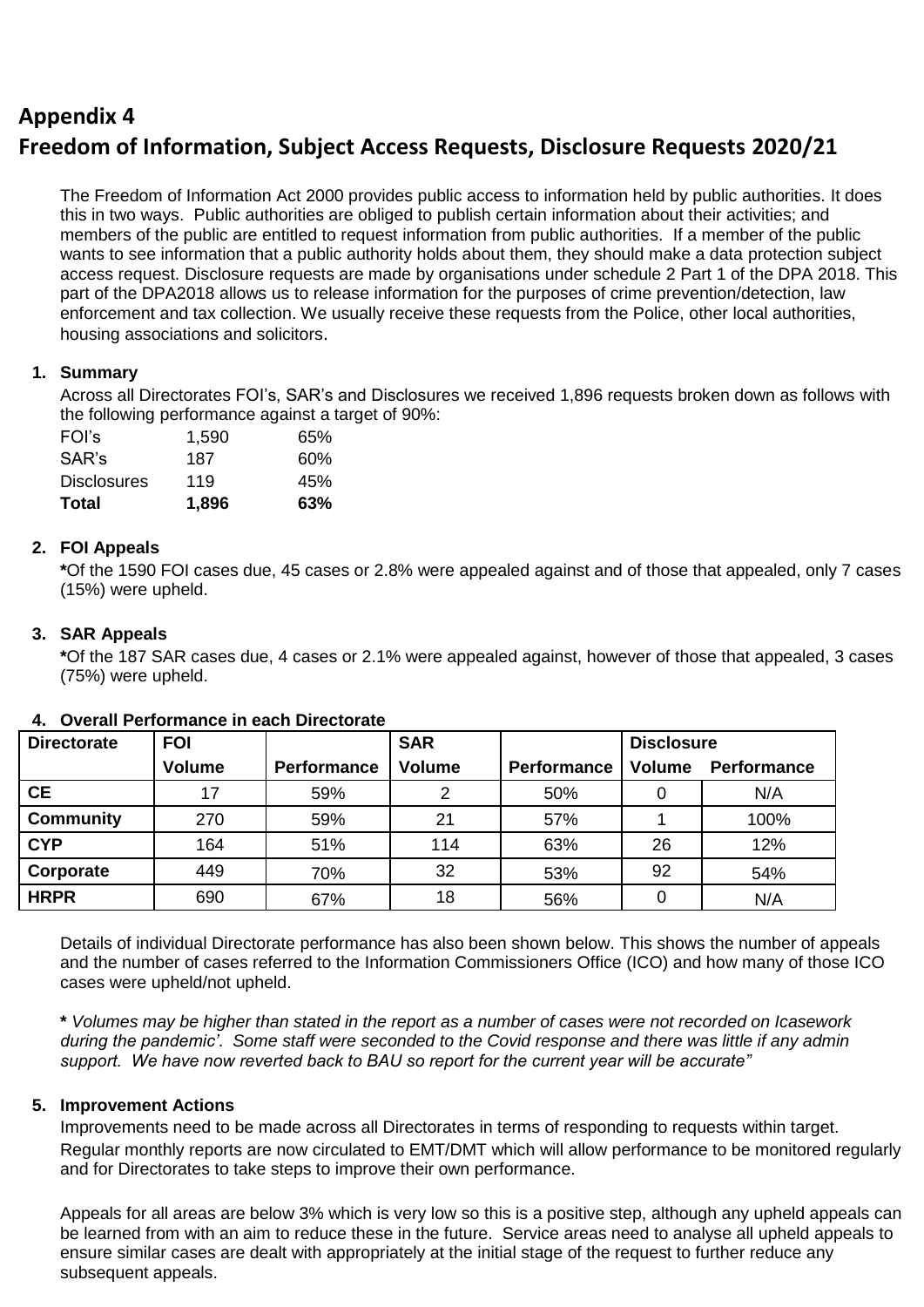# **COUNCIL WIDE PERFORMANCE - 20/21**

Freedom Of Information (FOI), Subject Access Request (SAR's) & Disclosure Requests

#### **All Requests due between April 2020 to March 2021**

| <b>All Stages Requests</b>          | <b>YTD</b>              |            | <b>LBL</b>     |             |                          |             |             |
|-------------------------------------|-------------------------|------------|----------------|-------------|--------------------------|-------------|-------------|
| <b>Performance Criteria</b>         | <b>Due</b>              | Completed  | In time        | $%$ In Time |                          | % Completed | %Incomplete |
| <b>Council Wide</b>                 | 1896                    | 1835       | 1199           | 63%         | R <sub>1</sub>           | 97%         | 3%          |
| <b>All Requests</b>                 | <b>YTD</b>              |            | <b>LBL</b>     |             |                          |             |             |
| <b>Breakdown</b>                    | <b>Due</b>              | Completed  | In time        | % In Time   |                          | % Completed | %Incomplete |
| Freedom of Information (FOI)        | 1590                    | 1542       | 1033           | 65%         | R                        | 97%         | 3%          |
| Subject Access Requests (SAR)       | 187                     | 175        | 112            | 60%         | $\vert R \vert$          | 94%         | 6%          |
| Disclosure Requests                 | 119                     | 118        | 54             | 45%         | $\vert \mathsf{R} \vert$ | 99%         | 1%          |
| <b>Total</b>                        | 1896                    | 1835       | 1199           | 63%         | R                        | 97%         | 3%          |
| <b>Freedom of Information (FOI)</b> | <b>YTD</b>              |            | <b>LBL</b>     |             |                          |             |             |
| <b>Performance Criteria</b>         | <b>Due</b>              | Completed  | In time        | % In Time   |                          | % Completed | %Incomplete |
| Information Commissioner            | $\overline{4}$          | 4          | $\overline{2}$ | 50%         | $\mathsf R$              | 100%        | 0%          |
| <b>Internal Review</b>              | 45                      | 45         | 26             | 58%         | $\mathsf R$              | 100%        | 0%          |
| <b>Standard Request</b>             | 1541                    | 1493       | 1005           | 65%         | $\mathsf R$              | 97%         | 3%          |
| <b>Total</b>                        | 1590                    | 1542       | 1033           | 65%         | R                        | 97%         | 3%          |
| <b>Subject Access Requests</b>      | <b>YTD</b>              |            | <b>LBL</b>     |             |                          |             |             |
| <b>Performance Criteria</b>         | <b>Due</b>              | Completed  | In time        | $\%$        |                          | % Completed | %Incomplete |
| <b>Internal Review</b>              | $\overline{4}$          | 4          | 4              | 100%        | G                        | 100%        | 0%          |
| Standard Request                    | 183                     | 171        | 108            | 59%         | $\vert \mathsf{R} \vert$ | 93%         | 7%          |
| <b>Total</b>                        | 187                     | 175        | 112            | 60%         | R                        | 94%         | 6%          |
| <b>Disclosure Requests</b>          | <b>YTD</b>              |            | <b>LBL</b>     |             |                          |             |             |
| <b>Performance Criteria</b>         | <b>Due</b>              | Completed  | In time        | $\%$        |                          | % Completed | %Incomplete |
| <b>Standard Request</b>             | 119                     | 118        | 54             | 45%         | R                        | 99%         | 1%          |
| <b>Total</b>                        | 119                     | 118        | 54             | 45%         | R                        | 99%         | 1%          |
| <b>Freedom of Information</b>       |                         |            |                |             |                          |             |             |
| <b>Internal Review - Details</b>    | <b>YTD</b>              | <b>LBL</b> |                |             |                          |             |             |
| <b>Performance Criteria</b>         | <b>Due</b>              | $\%$       |                |             |                          |             |             |
| Exceeds Appropriate Limit -Refused  | $1\,$                   | $2\%$      |                |             |                          |             |             |
| Not upheld                          | 18                      | 40%        |                |             |                          |             |             |
| Upheld - Full                       | $\overline{7}$          | 16%        |                |             |                          |             |             |
| Upheld - Partial                    | 18                      | 40%        |                |             |                          |             |             |
| Withdrawn                           | $\mathbf{1}$            | 2%         |                |             |                          |             |             |
| <b>Total</b>                        | 45                      | 100%       |                |             |                          |             |             |
| <b>Subject Access Requests</b>      |                         |            |                |             |                          |             |             |
| <b>Internal Review - Details</b>    | <b>YTD</b>              | <b>LBL</b> |                |             |                          |             |             |
| <b>Performance Criteria</b>         | <b>Due</b>              | $\%$       |                |             |                          |             |             |
| Exceeds Appropriate Limit -Refused  | $\mathbf 0$             | 0%         |                |             |                          |             |             |
| Not upheld                          | $\mathbf{1}$            | 25%        |                |             |                          |             |             |
| Upheld - Full                       | 3                       | 75%        |                |             |                          |             |             |
| Upheld - Partial                    | $\pmb{0}$               | 0%         |                |             |                          |             |             |
| Withdrawn                           | $\mathbf 0$             | 0%         |                |             |                          |             |             |
| <b>Total</b>                        | $\overline{\mathbf{4}}$ | 100%       |                |             |                          |             |             |
|                                     |                         |            |                |             |                          |             |             |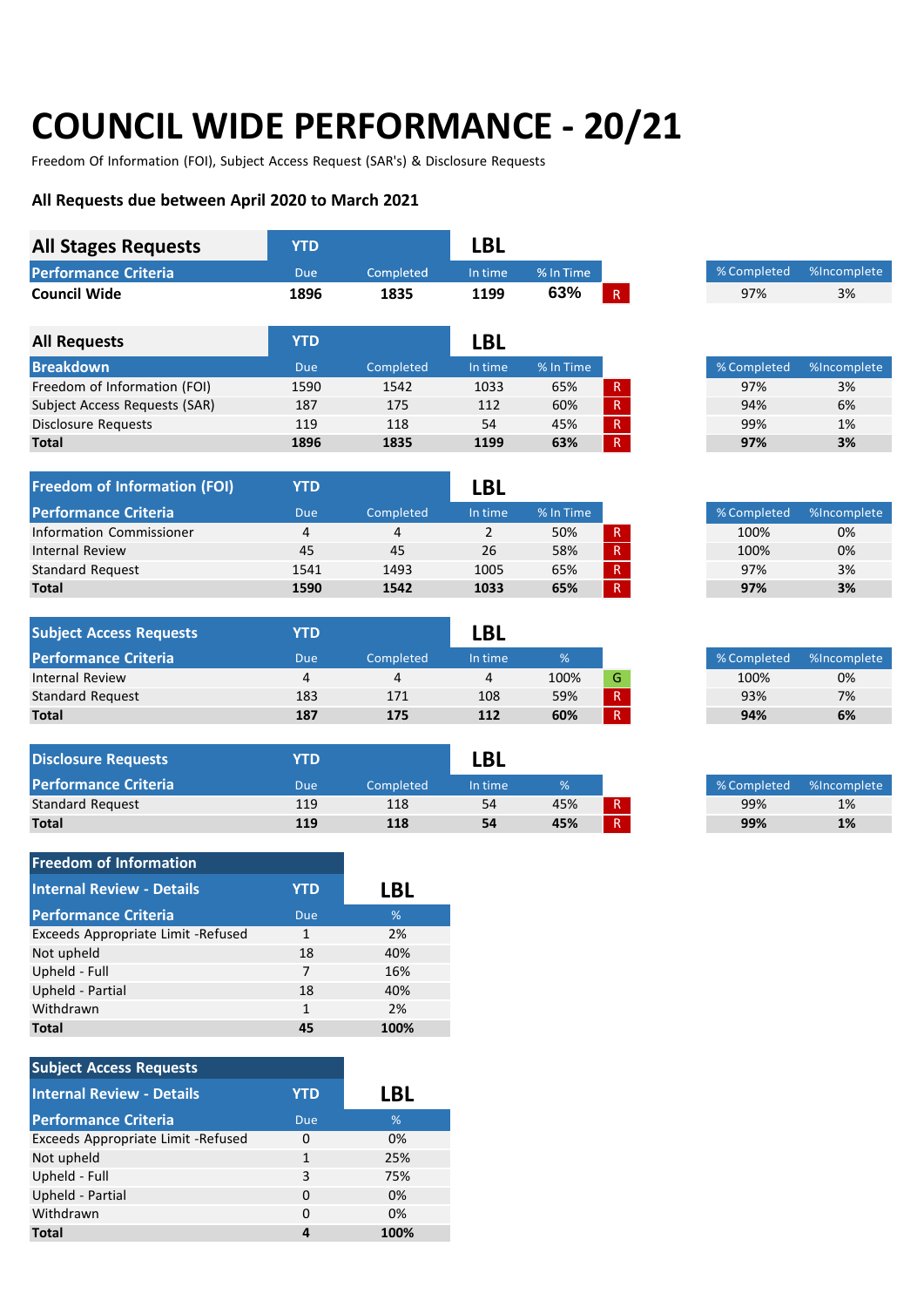# **CHIEF EXECUTIVE**

### **Freedom Of Information Requests 2020/21 Chief Executive (CEO)**

Freedom Of Information (FOI), Subject Access Request(SAR's) & Disclosure Requests

| <b>All Stages Requests</b>    | <b>YTD</b>     |                | <b>CEO</b>   |           |   |             |
|-------------------------------|----------------|----------------|--------------|-----------|---|-------------|
| <b>Performance Criteria</b>   | <b>Due</b>     | Completed      | In time      | % In Time |   | % Completed |
| <b>Chief Executive (CEO)</b>  | 19             | 16             | 11           | 58%       | R | 84%         |
|                               |                |                |              |           |   |             |
| <b>All Requests</b>           | <b>YTD</b>     |                | <b>CEO</b>   |           |   |             |
| <b>Breakdown</b>              | <b>Due</b>     | Completed      | In time      | % In Time |   | % Completed |
| Freedom of Information (FOI)  | 17             | 14             | 10           | 59%       | R | 82%         |
|                               |                |                |              |           |   |             |
| Subject Access Requests (SAR) | $\overline{2}$ | $\overline{2}$ | $\mathbf{1}$ | 50%       | R | 100%        |
| <b>Disclosure Requests</b>    | 0              | 0              | 0            |           | G |             |

| <b>Freedom of Information (FOI)</b> | YTD |           | CEO     |           |              |
|-------------------------------------|-----|-----------|---------|-----------|--------------|
| <b>Performance Criteria</b>         | Due | Completed | In time | % In Time |              |
| <b>Information Commissioner</b>     | 0   |           |         |           | G            |
| <b>Internal Review</b>              |     |           |         | 100%      | G            |
| <b>Standard Request</b>             | 16  | 13        | q       | 56%       | $\mathsf R$  |
| <b>Total</b>                        | 17  | 14        | 10      | 59%       | $\mathsf{R}$ |
|                                     |     |           |         |           |              |

| <b>Subject Access Requests</b> | YTD |           | CFO     |           |             |
|--------------------------------|-----|-----------|---------|-----------|-------------|
| <b>Performance Criteria</b>    | Due | Completed | In time | % In Time |             |
| <b>Internal Review</b>         | 0   |           |         |           | G           |
| <b>Standard Request</b>        |     |           |         | 50%       | $\mathsf R$ |
| <b>Total</b>                   |     |           |         | 50%       | $\mathsf R$ |
|                                |     |           |         |           |             |

| <b>Disclosure Requests</b>  | YTD |           | CEO     |           |    |
|-----------------------------|-----|-----------|---------|-----------|----|
| <b>Performance Criteria</b> | Due | Completed | In time | % In Time |    |
| <b>Standard Request</b>     |     |           |         |           | 6  |
| <b>Total</b>                |     |           |         |           | ۰. |

| % Completed | %Incomplete |
|-------------|-------------|
| 82%         | 18%         |
| 100%        | 0%          |
|             |             |
| 84%         | 16%         |

| % Completed | %Incomplete |
|-------------|-------------|
|             |             |
| 100%        | $0\%$       |
| 81%         | 19%         |
| 82%         | 18%         |
|             |             |

| % Completed | %Incomplete |
|-------------|-------------|
|             |             |
| 100%        | 0%          |
| 100%        | 0%          |
|             |             |

| <b>Freedom of Information</b>            |              |            |
|------------------------------------------|--------------|------------|
| <b>Internal Review - Details</b>         | <b>YTD</b>   | <b>CEO</b> |
| <b>Performance Criteria</b>              | Due          | %          |
| <b>Exceeds Appropriate Limt -Refused</b> | <sup>0</sup> |            |
| Not upheld                               | $\Omega$     |            |
| Upheld - Full                            | $\mathbf{1}$ | 100%       |
| Upheld - Partial                         | <sup>0</sup> |            |
| Withdrawn                                | <sup>0</sup> |            |
| Total                                    |              | 100%       |

| <b>Subject Access Request</b>     |            |     |
|-----------------------------------|------------|-----|
| <b>Internal Review - Details</b>  | <b>YTD</b> | CEO |
| <b>Performance Criteria</b>       | Due        | %   |
| Exceeds Appropriate Limt -Refused | O          |     |
| Not upheld                        | $\Omega$   |     |
| Upheld - Full                     | 0          |     |
| Upheld - Partial                  | O          |     |
| Withdrawn                         | O          |     |
| Total                             |            |     |

| <b>Top 10 Service Function</b>    |    | <b>Top 10 Service Function</b>    |              |
|-----------------------------------|----|-----------------------------------|--------------|
| <b>Information Request</b>        |    | <b>Subject Access Request</b>     |              |
| Organisational Development and HR | 10 | Organisational Development and HR | 1            |
| Legal Services                    |    | <b>Legal Services</b>             | $\mathbf{1}$ |
| Strategy & Communication          |    |                                   |              |
| <b>Electoral Services</b>         |    |                                   |              |
| Mayor and Cabinet Office          |    |                                   |              |

**Top 10 Service Function Subject Access Request**

% Completed %Incomplete

**Top 10 Service Function Disclosure Request**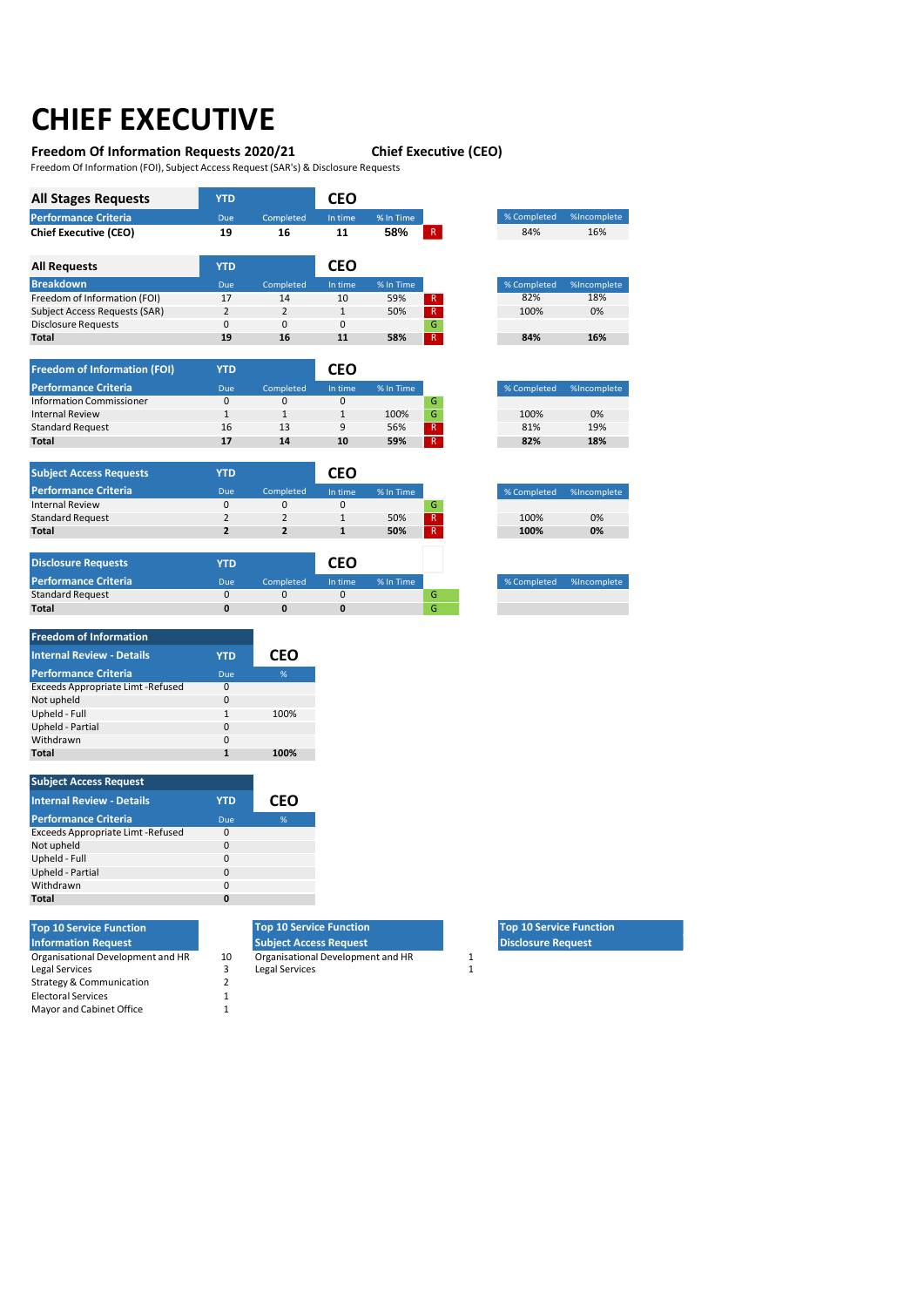## **COMMUNITY SERVICES**

#### **Freedom Of Information Requests 2020/21 Community Services (COM)**

Freedom Of Information (FOI), Subject Access Request(SAR's) & Disclosure Requests

| <b>All Stages Requests</b>           | <b>YTD</b> |           | COM          |           |              |             |             |
|--------------------------------------|------------|-----------|--------------|-----------|--------------|-------------|-------------|
| <b>Performance Criteria</b>          | <b>Due</b> | Completed | In time      | % In Time |              | % Completed | %Incomplete |
| <b>Community Services (COM)</b>      | 292        | 279       | 172          | 59%       | $\mathsf R$  | 96%         | 4%          |
| <b>All Requests</b>                  | <b>YTD</b> |           | <b>COM</b>   |           |              |             |             |
| <b>Breakdown</b>                     | <b>Due</b> | Completed | In time      | % In Time |              | % Completed | %Incomplete |
| Freedom of Information (FOI)         | 270        | 257       | 159          | 59%       | R            | 95%         | 5%          |
| <b>Subject Access Requests (SAR)</b> | 21         | 21        | 12           | 57%       | $\mathsf{R}$ | 100%        | 0%          |
| <b>Disclosure Requests</b>           |            |           | $\mathbf{1}$ | 100%      | G            | 100%        | 0%          |
| <b>Total</b>                         | 292        | 279       | 172          | 59%       | $\mathsf R$  | 96%         | 4%          |

| <b>Freedom of Information (FOI)</b> | <b>YTD</b> |           | COM     |           |                |
|-------------------------------------|------------|-----------|---------|-----------|----------------|
| <b>Performance Criteria</b>         | Due        | Completed | In time | % In Time |                |
| <b>Information Commissioner</b>     | 0          |           |         |           | G              |
| <b>Internal Review</b>              | 6          |           |         | 33%       | $\mathsf{R}$   |
| <b>Standard Request</b>             | 264        | 251       | 157     | 59%       | ۱R'            |
| <b>Total</b>                        | 270        | 257       | 159     | 59%       | $\overline{R}$ |

| <b>Subject Access Requests</b> | <b>YTD</b> |           | сом     |           |   |
|--------------------------------|------------|-----------|---------|-----------|---|
| <b>Performance Criteria</b>    | Due        | Completed | In time | % In Time |   |
| <b>Internal Review</b>         |            |           |         |           |   |
| <b>Standard Request</b>        | 21         | 21        | 12      | 57%       |   |
| Total                          | 21         | 21        | 12      | 57%       | R |

| <b>Disclosure Requests</b>  | YTD |           | <b>COM</b> |           |   |
|-----------------------------|-----|-----------|------------|-----------|---|
| <b>Performance Criteria</b> | Due | Completed | In time    | % In Time |   |
| <b>Standard Request</b>     |     |           |            | 100%      | G |
| Total                       |     |           |            | 100%      | G |

| <b>Freedom of Information</b>     |                |            |
|-----------------------------------|----------------|------------|
| <b>Internal Review - Details</b>  | <b>YTD</b>     | <b>COM</b> |
| <b>Performance Criteria</b>       | Due            | %          |
| Exceeds Appropriate Limt -Refused | 0              |            |
| Not upheld                        | $\Omega$       |            |
| Upheld - Full                     | $\overline{2}$ | 33%        |
| Upheld - Partial                  | 3              | 50%        |
| Withdrawn                         | 1              | 17%        |
| Total                             | 6              | 100%       |

| <b>Subject Access Request</b>     |            |     |
|-----------------------------------|------------|-----|
| <b>Internal Review - Details</b>  | <b>YTD</b> | COM |
| <b>Performance Criteria</b>       | Due        | %   |
| Exceeds Appropriate Limt -Refused | 0          |     |
| Not upheld                        | $\Omega$   |     |
| Upheld - Full                     | 0          |     |
| Upheld - Partial                  | $\Omega$   |     |
| Withdrawn                         | $\Omega$   |     |
| Total                             | 0          |     |

|    | <b>Top 10 Service Function</b>           |   | <b>Top 10 Service Function</b>           |  |
|----|------------------------------------------|---|------------------------------------------|--|
|    | <b>Subject Access Request</b>            |   | <b>Disclosure Request</b>                |  |
| 75 | Crime Enforcement & Regulation           |   | <b>Adults with Learning Disabilities</b> |  |
| 67 | <b>Adults with Learning Disabilities</b> | 4 |                                          |  |
| 26 | Learning Disabilities and Transitions    |   |                                          |  |
| 22 | Joint Commissioning                      |   |                                          |  |
| 13 | Service development & improvement        |   |                                          |  |
| 13 | Safeguarding Quality Assurance           |   |                                          |  |
| 12 | Public Health service 1                  |   |                                          |  |
| 6  | Safeguarding and Risk                    |   |                                          |  |
|    |                                          |   |                                          |  |
| 4  |                                          |   |                                          |  |
|    |                                          |   |                                          |  |

|      | <b>Top 10 Service Function</b>            |  |
|------|-------------------------------------------|--|
|      | <b>Subject Access Request</b>             |  |
| ---- | $\sim$ $\sim$ $\sim$ $\sim$ $\sim$ $\sim$ |  |

- 
- 1999 Adults with Learning Disabilities<br>
26 Learning Disabilities and Transitions 3 26 Learning Disabilities and Transitions 3<br>22 Joint Commissioning 3
- 
- Public League 1 2<br>
Public Health service development & improvement<br>
2
- Service development & improvement 2<br>13 Safeguarding Quality Assurance 1 13 Safeguarding Quality Assurance 1<br>12 Public Health service 1 1
- 12 Public Health service 1 1<br>
12 Bublic Health service 1 1<br>
12 Safeguarding and Risk 1
- 6 Safeguarding and Risk<br>5
- 

| <b>Top 10 Service Function</b> |
|--------------------------------|
| <b>Disclosure Request</b>      |

% Completed %Incomplete

100% 0%<br>95% 5% 95% 5%

% Completed %Incomplete<br>100% 0%  $\begin{array}{cc} 100\% & 0\% \\ 100\% & 0\% \end{array}$ 

**95% 5%**

**100% 0%**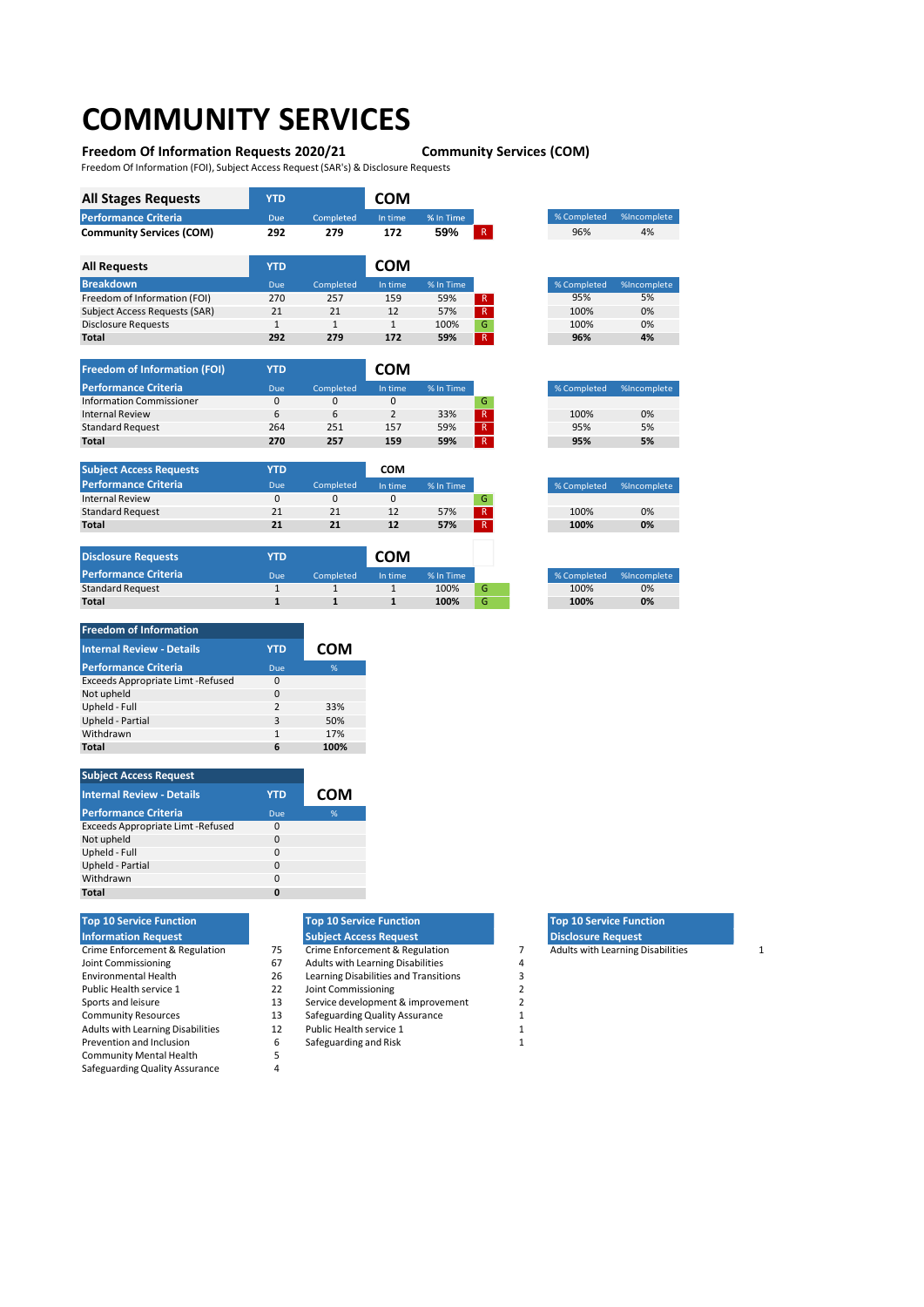## **CHILDREN & YOUNG PEOPLE**

**Freedom Of Information Requests 2020/21 Children & Young People (CYP)**

Freedom Of Information (FOI), Subject Access Request(SAR's) & Disclosure Requests

| <b>All Stages Requests</b>    | <b>YTD</b> |           | CYP        |           |              |             |             |
|-------------------------------|------------|-----------|------------|-----------|--------------|-------------|-------------|
| <b>Performance Criteria</b>   | <b>Due</b> | Completed | In time    | % In Time |              | % Completed | %Incomplete |
| Children & Young People (CYP) | 304        | 292       | 158        | 52%       | $\mathsf{R}$ | 96%         | 4%          |
| <b>All Requests</b>           | <b>YTD</b> |           | <b>CYP</b> |           |              |             |             |
| <b>Breakdown</b>              | <b>Due</b> | Completed | In time    | % In Time |              | % Completed | %Incomplete |
| Freedom of Information (FOI)  | 164        | 164       | 83         | 51%       | R            | 100%        | 0%          |
| Subject Access Requests (SAR) | 114        | 103       | 72         | 63%       | R            | 90%         | 10%         |
| <b>Disclosure Requests</b>    | 26         | 25        | 3          | 12%       | R            | 96%         | 4%          |
| Total                         | 304        | 292       | 158        | 52%       | $\mathsf{R}$ | 96%         | 4%          |

| <b>Freedom of Information (FOI)</b> | YTD        |           | <b>CYP</b> |           |                |
|-------------------------------------|------------|-----------|------------|-----------|----------------|
| <b>Performance Criteria</b>         | <b>Due</b> | Completed | In time    | % In Time |                |
| <b>Information Commissioner</b>     |            |           | $\Omega$   |           |                |
| <b>Internal Review</b>              |            |           |            | 100%      |                |
| <b>Standard Request</b>             | 163        | 163       | 82         | 50%       | $\overline{R}$ |
| <b>Total</b>                        | 164        | 164       | 83         | 51%       | $\overline{R}$ |

**Total 26 25 3 12%** R

|              |           | $\sim$     | 10001     | $\sim$       |
|--------------|-----------|------------|-----------|--------------|
| Due          | Completed | In time    | % In Time |              |
| <b>YTD</b>   |           | <b>CYP</b> |           |              |
| 164          | 164       | 83         | 51%       | $\mathsf{R}$ |
| 163          | 163       | 82         | 50%       | $\mathsf{R}$ |
| $\mathbf{1}$ |           |            | 100%      | G            |
|              |           |            |           |              |

| <b>Internal Review</b>      |            |           |            | 100%      | G           | 100%        |  |
|-----------------------------|------------|-----------|------------|-----------|-------------|-------------|--|
| <b>Standard Request</b>     | 113        | 102       | 71         | 63%       | R           | 90%         |  |
| <b>Total</b>                | 114        | 103       | 72         | 63%       | R           | 90%         |  |
|                             |            |           |            |           |             |             |  |
| <b>Disclosure Requests</b>  | <b>YTD</b> |           | <b>CYP</b> |           |             |             |  |
| <b>Performance Criteria</b> | <b>Due</b> | Completed | In time    | % In Time |             | % Completed |  |
| <b>Standard Request</b>     | 26         | 25        | 3          | 12%       | R           | 96%         |  |
| <b>Total</b>                | 26         | 25        | 3          | 12%       | $\mathsf R$ | 96%         |  |

| <b>Freedom of Information</b>            |              |            |
|------------------------------------------|--------------|------------|
| <b>Internal Review - Details</b>         | <b>YTD</b>   | <b>CYP</b> |
| <b>Performance Criteria</b>              | Due          | %          |
| <b>Exceeds Appropriate Limt -Refused</b> | 0            |            |
| Not upheld                               | $\mathbf{1}$ | 100%       |
| Upheld - Full                            | 0            |            |
| Upheld - Partial                         | O            |            |
| Withdrawn                                | 0            |            |
| Total                                    |              | 100%       |

| <b>Subject Access Request</b>      |          |            |
|------------------------------------|----------|------------|
| <b>Internal Review - Details</b>   | YTD      | <b>CYP</b> |
| <b>Performance Criteria</b>        | Due      | %          |
| Exceeds Appropriate Limt - Refused | $\Omega$ |            |
| Not upheld                         | $\Omega$ |            |
| Upheld - Full                      | 1        | 100%       |
| Upheld - Partial                   | $\Omega$ |            |
| Withdrawn                          | $\Omega$ |            |
| Total                              |          | 100%       |

#### **Top 10 Service Function Information Request**

**Subject Access Requests Performance Criteria** 

| LOOKED ATLET ATTU LEAVING CATE SEI VICE   | οU |
|-------------------------------------------|----|
| School Services                           | 28 |
| School Improvement and Intervention       | 21 |
| <b>Access Inclusion and Participation</b> | 21 |
| <b>CYP Joint Commissioning</b>            | 12 |
| Referral and Assessment                   | 10 |
| <b>Fostering and Placements</b>           | 10 |
| <b>Corporate Parenting</b>                |    |
| Children with Complex Needs               | 6  |
| <b>School Place Manager</b>               | 5  |
|                                           |    |

#### **Top 10 Service Function Subject Access Request**

- 
- Quality and Improvement Service 2<br>
2<br>
Family Support and Safeguarding 2

21 Family Support and Safeguarding 1<br>21 Referral and Assessment 1

21 Referral and Assessment 1<br>12 Looked After and Leaving Care Service 1 12 Looked After and Leaving Care Service<br>10

|    | <b>Top 10 Service Function</b>  |     | <b>Top 10 Service Function</b>  |    |
|----|---------------------------------|-----|---------------------------------|----|
|    | <b>Subject Access Request</b>   |     | <b>Disclosure Request</b>       |    |
| 30 | <b>Quality Assurance</b>        | 109 | Quality and Improvement Service | 21 |
| 28 | Quality and Improvement Service |     | <b>Quality Assurance</b>        |    |
| 21 | Family Support and Safeguarding |     |                                 |    |

% Completed %Incomplete

icomplete  $\overline{0\%}$ 90% 10% **90% 10%**

Incomplete  $\frac{4\%}{4\%}$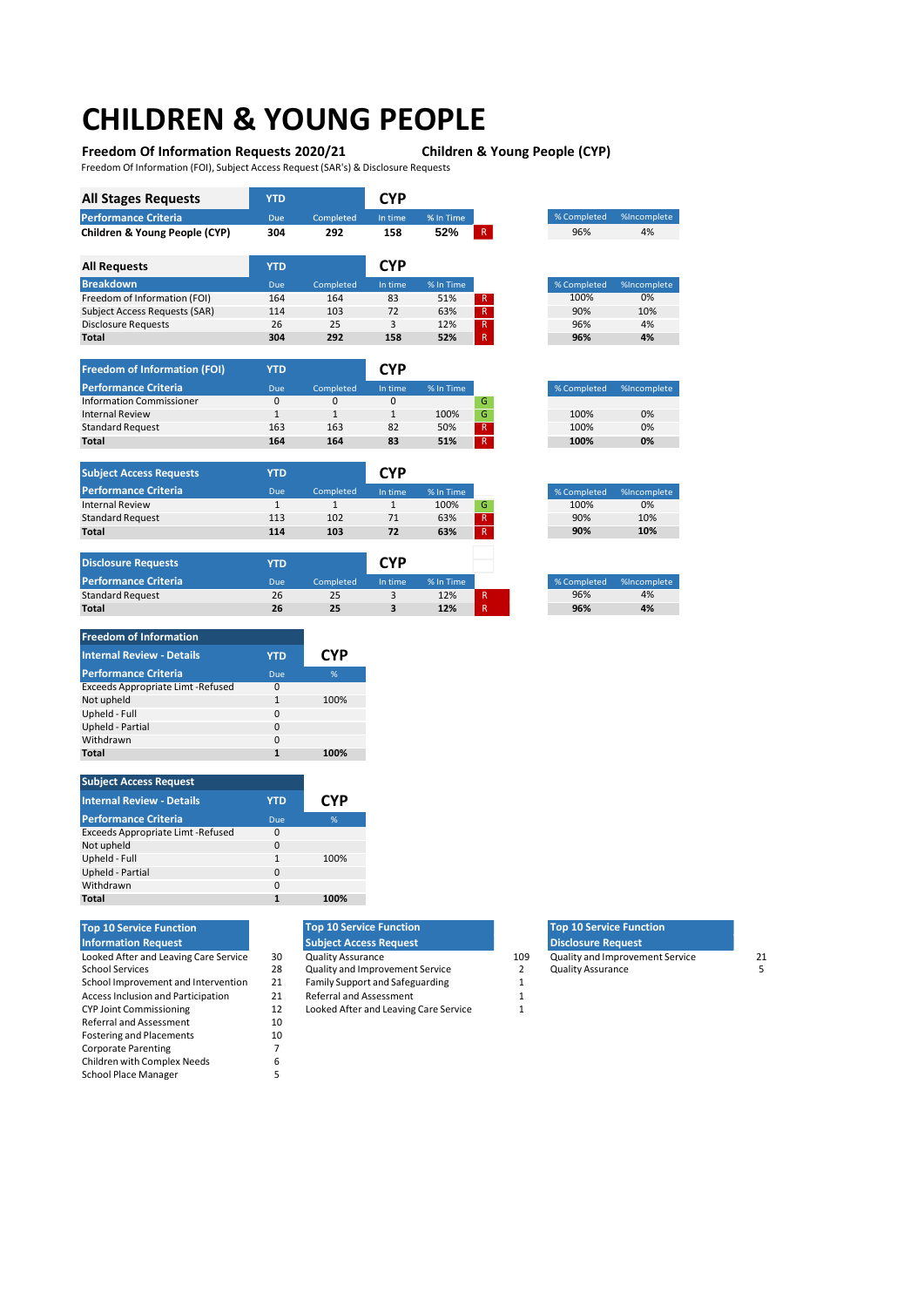## **CORPORATE RESOURCES**  \* Corporate Resources & Customer Servicesinformation combined for 2020/21

## **Freedom Of Information Requests 2020/21 CORPORATE RESOURCES (CORP)**

Freedom Of Information (FOI), Subject Access Request(SAR's) & Disclosure Requests

| <b>All Stages Requests</b>           | <b>YTD</b> |           | <b>CORP</b> |           |   |             |             |
|--------------------------------------|------------|-----------|-------------|-----------|---|-------------|-------------|
| <b>Performance Criteria</b>          | Due        | Completed | In time     | % In Time |   | % Completed | %Incomplete |
| <b>CORPORATE RESOURCES (CORP)</b>    | 573        | 557       | 383         | 67%       | R | 97%         | 3%          |
| <b>All Requests</b>                  | <b>YTD</b> |           | <b>CORP</b> |           |   |             |             |
| <b>Breakdown</b>                     | <b>Due</b> | Completed | In time     | % In Time |   | % Completed | %Incomplete |
| Freedom of Information (FOI)         | 449        | 434       | 316         | 70%       | R | 97%         | 3%          |
| <b>Subject Access Requests (SAR)</b> | 32         | 31        | 17          | 53%       | R | 97%         | 3%          |
| <b>Disclosure Requests</b>           | 92         | 92        | 50          | 54%       | R | 100%        | 0%          |
| Total                                | 573        | 557       | 383         | 67%       | R | 97%         | 3%          |

| <b>Freedom of Information (FOI)</b> | YTD      |           | <b>CORP</b> |           |                |
|-------------------------------------|----------|-----------|-------------|-----------|----------------|
| <b>Performance Criteria</b>         | Due      | Completed | In time     | % In Time |                |
| <b>Information Commissioner</b>     | $\Omega$ |           |             |           | G              |
| <b>Internal Review</b>              | q        | q         |             | 89%       | $\overline{A}$ |
| <b>Standard Request</b>             | 440      | 425       | 308         | 70%       | $\mathsf{R}$   |
| <b>Total</b>                        | 449      | 434       | 316         | 70%       | $\mathsf{R}$   |

**Total 573 557 383 67%** R

| <b>Subject Access Requests</b> | <b>YTD</b> |           | <b>CORP</b> |      |   |
|--------------------------------|------------|-----------|-------------|------|---|
| Performance Criteria           | Due        | Completed | In time     | %    |   |
| <b>Internal Review</b>         |            |           |             | 100% | G |
| <b>Standard Request</b>        | 31         | 30        | 16          | 52%  | R |
| <b>Total</b>                   | 32         | 31        | 17          | 53%  | R |
|                                |            |           |             |      |   |

| <b>Disclosure Requests</b>  | YTD |           | <b>CORP</b> |     |  |             |           |
|-----------------------------|-----|-----------|-------------|-----|--|-------------|-----------|
| <b>Performance Criteria</b> | Due | Completed | In time     | %'  |  | % Completed | %Incomple |
| <b>Standard Request</b>     | 92  | 92        | 50          | 54% |  | 100%        | 0%        |
| <b>Total</b>                | 92  | 92        | 50          | 54% |  | 100%        | 0%        |

| <b>Freedom of Information</b>     |                |             |
|-----------------------------------|----------------|-------------|
| <b>Internal Review - Details</b>  | <b>YTD</b>     | <b>CORP</b> |
| <b>Performance Criteria</b>       | Due            | %           |
| Exceeds Appropriate Limt -Refused | 0              |             |
| Not upheld                        | 4              | 44%         |
| Upheld - Full                     | 1              | 11%         |
| Upheld - Partial                  | $\overline{4}$ | 44%         |
| Withdrawn                         | $\Omega$       |             |
| Total                             | q              | 100%        |

| <b>Subject Access Request</b>      |            |             |
|------------------------------------|------------|-------------|
| <b>Internal Review - Details</b>   | <b>YTD</b> | <b>CORP</b> |
| <b>Performance Criteria</b>        | Due        | %           |
| Exceeds Appropriate Limt - Refused | 0          |             |
| Not upheld                         | $\Omega$   |             |
| Upheld - Full                      | 1          | 100%        |
| Upheld - Partial                   | $\Omega$   |             |
| Withdrawn                          | $\Omega$   |             |
| Total                              | 1          | 100%        |

Corporate Complaints and Casework 28 Registrars 1<br>
26 Private Sector Housing Agency (PSHA) 26 Private Sector Housing Agency (PSHA) 1 Private Sector Housing Agency (PSHA) 26 Private Sector Housing Agency (PSHA) 1 Benefits **24 Parking 1** 24 Parking 1 Green Scene 20<br>Regenter B3 18 Regenter B3 18<br>Cleansing 18 Cleansing **Top 10 Service Function Information Request**

| <b>Top 10 Service Function</b>       |    | <b>Top 10 Service Function</b>       |    | <b>Top 10 Service Function</b> |   |
|--------------------------------------|----|--------------------------------------|----|--------------------------------|---|
| <b>Information Request</b>           |    | <b>Subject Access Request</b>        |    | <b>Disclosure Request</b>      |   |
| Revenues                             | 95 | Revenues                             | 12 | Revenues                       | 8 |
| Housing needs                        | 84 | <b>Benefits</b>                      | 9  | Housing needs                  |   |
| Complaints                           | 35 | Housing needs                        |    |                                |   |
| Waste                                | 33 | Green Scene                          |    |                                |   |
| Corporate Complaints and Casework    | 28 | Registrars                           |    |                                |   |
| Private Sector Housing Agency (PSHA) | 26 | Private Sector Housing Agency (PSHA) |    |                                |   |

- 
- -

| <b>Top 10 Service Function</b> |    | <b>Top 10 Service Function</b> | <b>Top 10 Service Function</b> |  |
|--------------------------------|----|--------------------------------|--------------------------------|--|
| <b>Information Request</b>     |    | <b>Subject Access Request</b>  | <b>Disclosure Request</b>      |  |
| Revenues                       | ۵ς | Revenues                       | Revenues                       |  |
| Housing needs                  |    | <b>Benefits</b>                | Housing needs                  |  |

| % Completed | %Incomplete |
|-------------|-------------|
| 100%        | $0\%$       |

% Completed %Incomplete 100% 0%<br>97% 3% 97% 3%

**97% 3%**